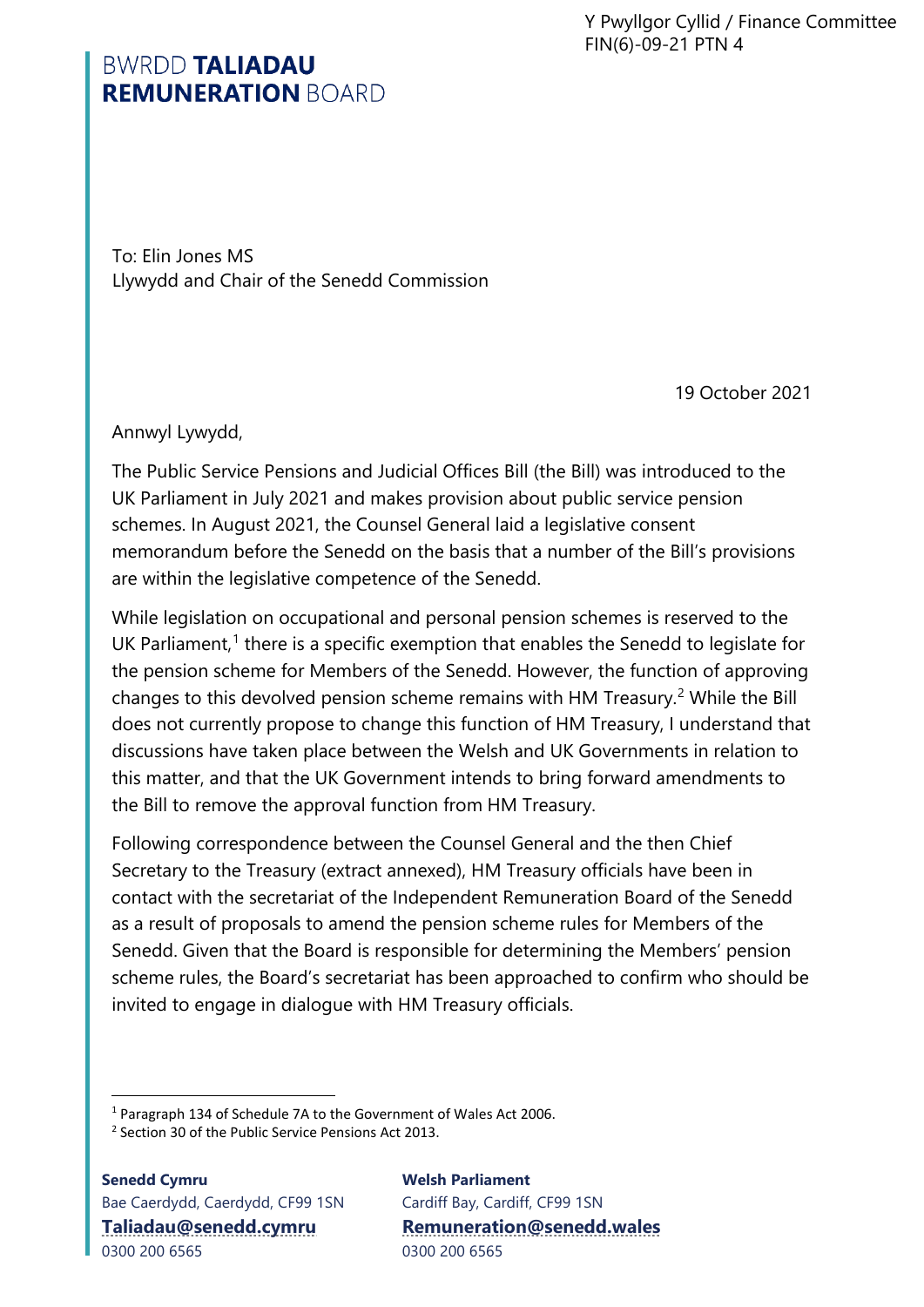The Board is of the view that the question of how the function should be exercised in future relates to the constitutional framework within which the Board operates. The Board therefore does not believe it to be appropriate for it to take a view on any legislative policy decisions about whether or not this function should be transferred or removed altogether.

However, the Board is content to express its views to HM Treasury, via its secretariat, on the technical workability of a proposed amendment and any legal implications which would need to be considered in forming policy advice on the matter. It is content for these discussions between officials to proceed on the basis that these are without prejudice to the Senedd Commission or Senedd's view on the matter.

Any discussions would be solely related to the impact in relation to the Members of the Senedd pension scheme.

Please do let me know if you wish to discuss this matter further.

Yours sincerely,

Dijabet Haywood

**Dr Elizabeth Haywood**

## **Chair, Independent Remuneration Board of the Senedd**

cc Mick Antoniw AS/MS, Counsel General and Minister for the Constitution Jenny Rathbone MS, Chair, Equality and Social Justice Committee Huw Irranca-Davies MS, Chair, Legislation, Justice and Constitution Committee Peredur Owen Griffiths MS, Chair, Finance Committee The Rt Hon Simon Clarke MP, Chief Secretary to the Treasury, UK Government Jill Youds, Chair, Pension Board for the Members of the Senedd Pension Scheme

Croesewir gohebiaeth yn Gymraeg neu Saesneg | We welcome correspondence in Welsh or English.